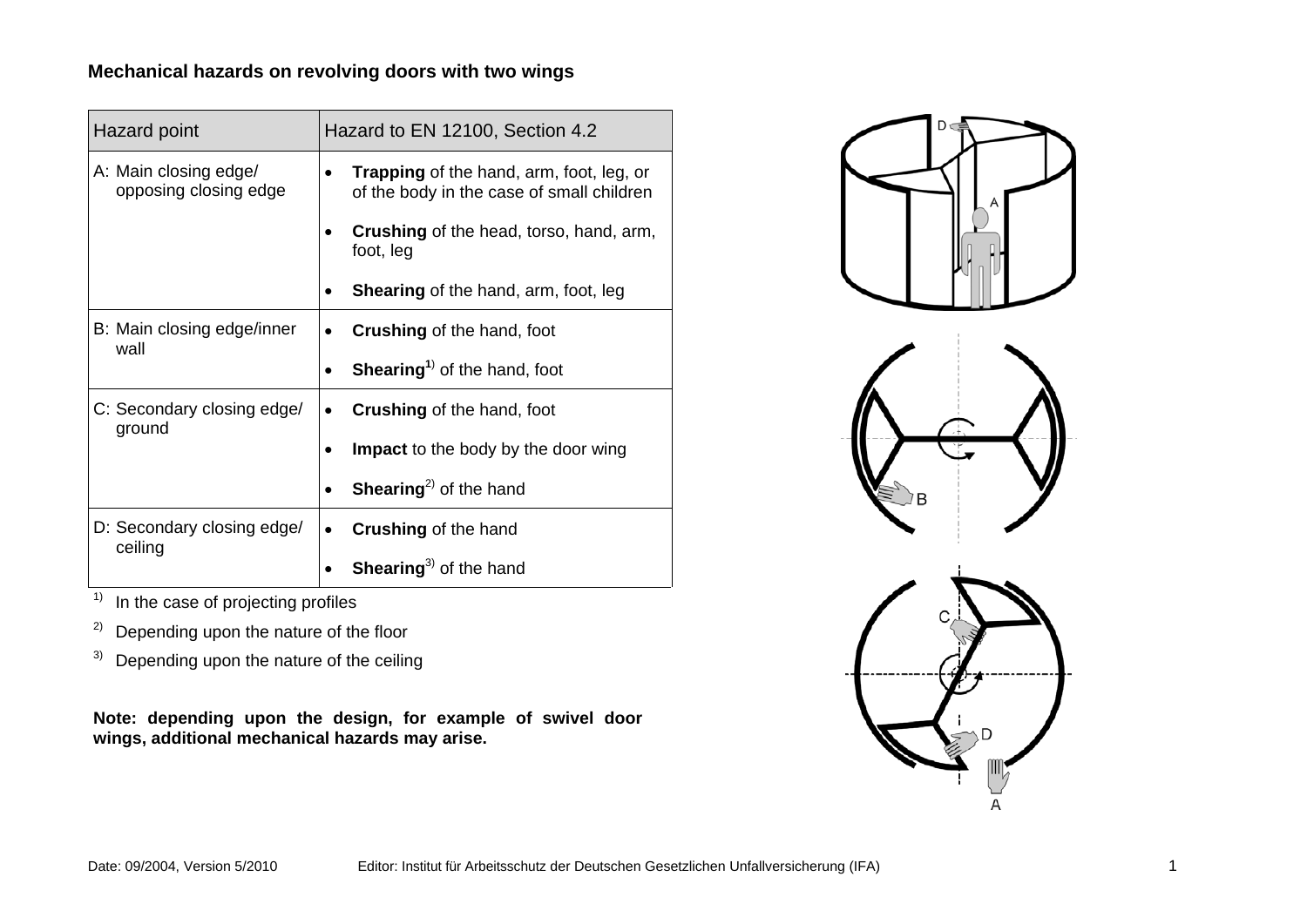## **Mechanical hazards on revolving doors with three wings**

| Hazard point                                     | Hazard to EN 12100, Section 4.2                             |  |
|--------------------------------------------------|-------------------------------------------------------------|--|
| A: Main closing<br>edge/opposing closing<br>edge | <b>Crushing</b> of the head, torso, hand, arm,<br>foot, leg |  |
|                                                  | <b>Shearing of the hand, arm, foot, leg</b>                 |  |
| B: Main closing edge/inner<br>wall               | <b>Crushing of the hand, foot</b>                           |  |
|                                                  | <b>Shearing</b> <sup>1)</sup> of the hand, foot             |  |
| C: Secondary closing<br>edge/ground              | <b>Crushing of the hand, foot</b>                           |  |
|                                                  | <b>Shearing</b> <sup>2)</sup> of the hand                   |  |
|                                                  | <b>Impact</b> to the body by the door wing                  |  |
| D: Secondary closing<br>edge/ceiling             | <b>Crushing of the hand</b>                                 |  |
|                                                  | Shearing <sup>3)</sup> of the hand                          |  |

 $\overline{1}$  In the case of projecting profiles

<sup>2)</sup> Depending upon the nature of the floor

 $3)$  Depending upon the nature of the ceiling

**Note: depending upon the design, for example of swivel door wings, additional mechanical hazards may arise.**